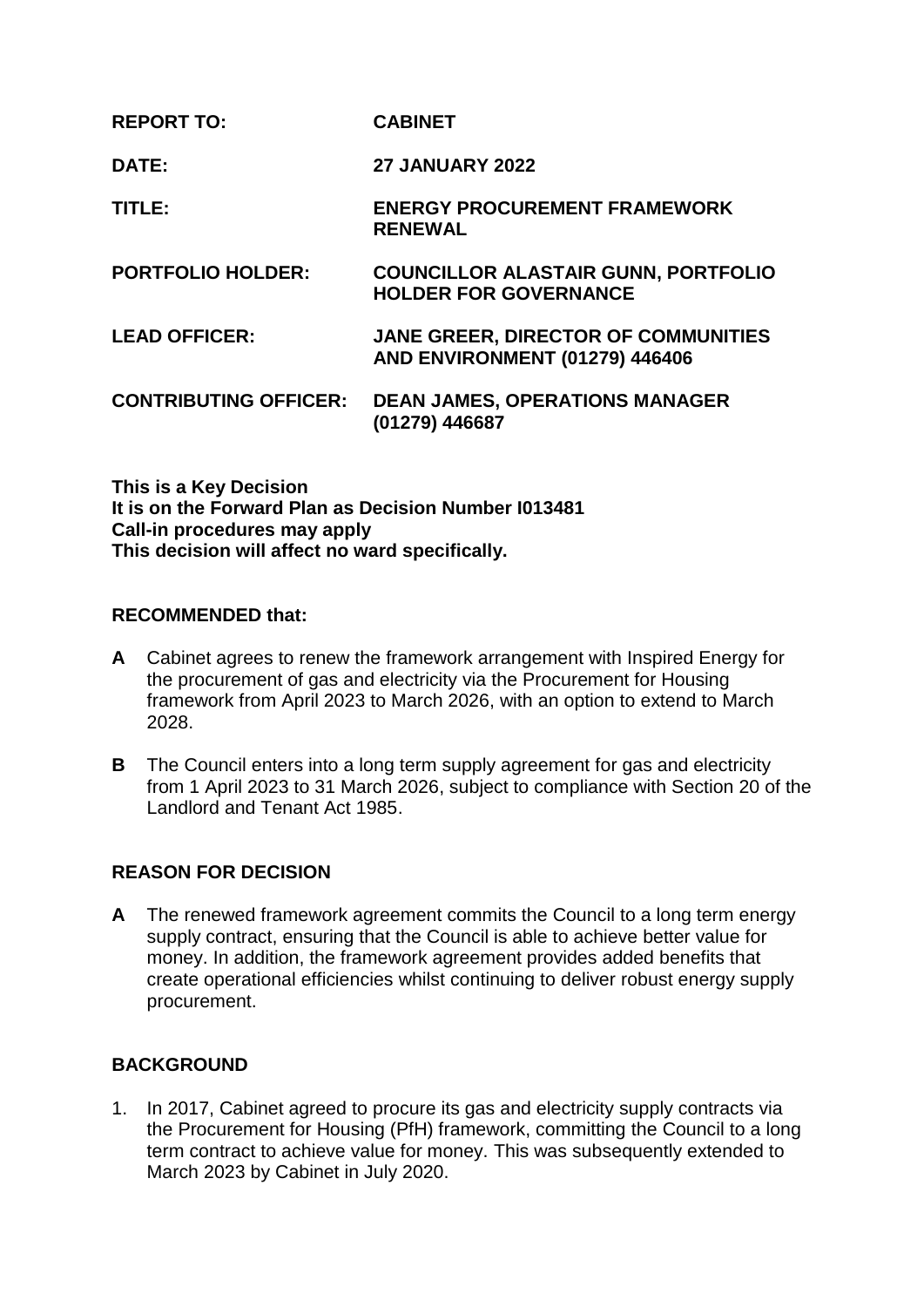- 2. Under the PfH framework, the Council utilises a flexible purchasing method under which the framework provider continually tracks changes in the wholesale energy market and procures blocks of energy when conditions are favourable. These prices are then fixed for the following financial year. Using this method the Council can take advantage of any future fall in wholesale energy prices. The approach also reduces the Council's exposure to any future spikes in energy prices. Typically, energy prices can move up or down 2-5 percent daily and can move 100 percent over the period of 12 months.
- 3. The current cost to implement the framework agreement is £25,597.35 per annum. For this, the framework provider procures gas and electricity supply contracts on the Council's behalf, as well as:
	- a) Dedicated Account Management inclusive of liaising with suppliers on the Councils behalf;
	- b) Performance, Service Delivery and Supplier Relationship Management of the contract;
	- c) Connections and Metering Support including new meters and change of tenancies etc;
	- d) Information regarding TRIAD Warnings;
	- e) RAG Analysis a chart depicting the energy usage of a building throughout a set period of time, usually 24 hours. This helps users to understand when energy demand is occurring that is outside of usual baselines so that further investigation and rectifications can take place to reduce demand; and
	- f) Periodically available supply capacity reviews for its Half Hourly electricity.

### **Review of Current Arrangements**

- 4. A comprehensive review of the contract was undertaken by Officers and analysed the following:
	- a) Financial savings made against the wholesale energy market;
	- b) Performance of the framework provider;
	- c) Services that provide added value to the contract; and
	- d) Contributions to the Council's work following declaration of a Climate Change Emergency.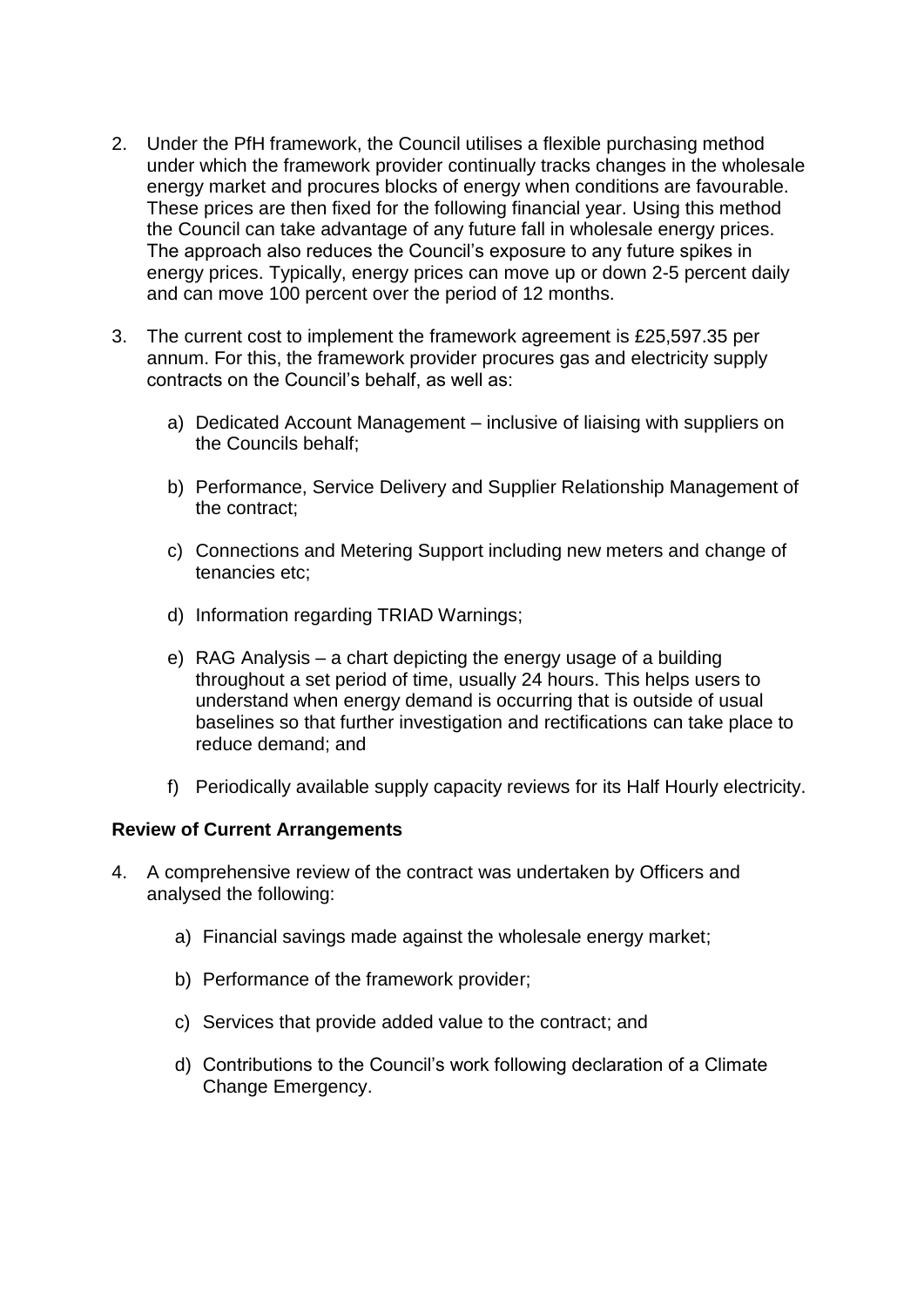# **Financial Savings**

- 5. Under the current purchasing methodology, the framework provider has been able to make savings for both gas and electricity against the wholesale market cost. For electricity, savings of £72,678.43 against the wholesale market average have been realised over the 60 month duration of the contract to March 2022. Similarly for gas, savings of £69,463.74<sup>1</sup> have been made over 54 months (Note: Electricity and Gas baskets were procured for contract starts of April and October, respectively, leading to the difference in contract duration.)
- 6. For context, as of 2021/22 Harlow Council pays, on average, 15p/kWh for electricity and 1.7p/kWh for gas, compared to the regional average of 17.8p/kWh for electricity and 3.48p/kWh for gas<sup>2</sup>, further demonstrating the savings provided by the robust procurement methodology agreed with the framework provider.

# **Framework Performance**

- 7. The PfH framework delivers account management and billing queries, and also connections and metering support.
- 8. Whilst it is noted that there are no performance indicators set within the services agreement between the Council and the framework provider, it is in the opinion of Officers that the agreement delivers a good standard of performance. It is recognised that handling energy queries can become complex and in the majority of cases have been dealt with in a self imposed 28 day period through the framework provider.

# **Added Value**

- 9. In addition to providing savings, and good performance on customer queries and account management requirements, the framework provider has also been able to assist in providing a number of services that have added value to the contract.
- 10. The Council uses an online portal to monitor electricity usage for its entire electricity portfolio. This assists with queries and provides evidence to support the Council in achieving carbon reduction targets. Officers have worked with the framework provider to deliver this for its gas portfolio also, with a successful trial conducted for four of its operational sites. The portals are being provided at no additional cost and consideration is currently being given as to whether to extend the monitoring of its gas sites to the rest of the portfolio.
- 11. The framework provider shares weekly and quarterly reporting concerning the procurement of its energy supply against the current market position. This is

<sup>1</sup>  $1$  The savings quoted include for price forecasting for 2022-23 for gas and electricity based on the amount of energy purchased. As energy has not been fully purchased (approx. 90% and above for both gas and electricity) savings are not 100% correct at the time of writing this report.

 $2$  Figures acquired from Department of Business, Energy and Industrial Strategy publication for 2020 domestic energy data (published March 2020)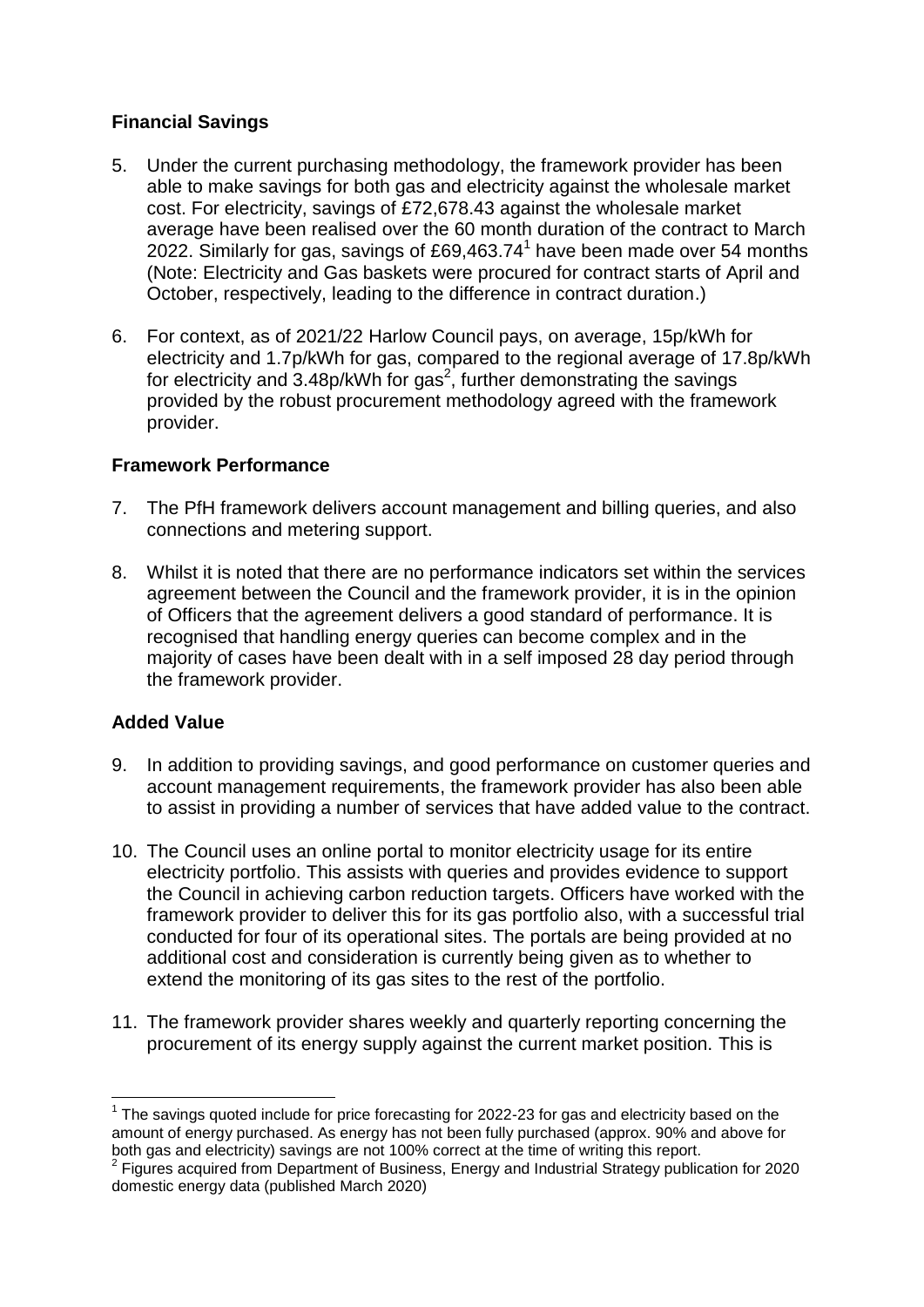invaluable in assisting the Council plan for budget forecasting for the following financial year.

- 12. Additional services in additional to energy procurement are also available to the Council to support saving costs and reducing carbon emissions. Such services are offered either at no cost, or reduced rates dependant on the resource commitment required on behalf of the framework provider. These services include:
	- a) Renewable Feasibility Assessments;
	- b) Ad hoc consultancy projects;
	- c) ISO 50001 gap analysis;
	- d) Streamlined Energy & Carbon Reporting (SECR);
	- e) Air-conditioning Inspections (ACI);
	- f) Energy Performance Certificates (EPC);
	- g) Display Energy Certificates (DEC);
	- h) EU Emissions Trading System (EU-ETS); and
	- i) Heat Regulations.
- 13. The Council, in line with its Contracts and Standing Orders, has procured the services of desktop feasibility studies in relation to the installation of solar photovoltaic panels across its public buildings that have helped to inform business case submissions for capital programming up to 2021/22 and a successful funding bid for Phase 1 of the Public Sector Decarbonisation Scheme. The solar PV project is still ongoing to be delivered by the end of 2021/22.

### **Carbon Reduction**

- 14. In 2019/20, the Council's electricity portfolio was supplied with 100 percent renewable energy. This has had a significant impact on carbon emissions reporting since as carbon emissions for electricity consumption across operational buildings have saved 960 tonnes. As part of its commitment to the Climate Change Emergency and as set out in the latest Carbon Management Plan, renewable electricity should continue to be procured as standard as part of future energy contracts.
- 15. Biogas (also known as "green gas") is also available to be procured via the Procurement for Housing framework, should this be considered feasible by the Council. By procuring biogas with a Renewable Gas Guarantee of Origin (RGGO) certificate, the Council can offset its carbon emissions from its operations as outlined in the latest Carbon Management Plan. However, the cost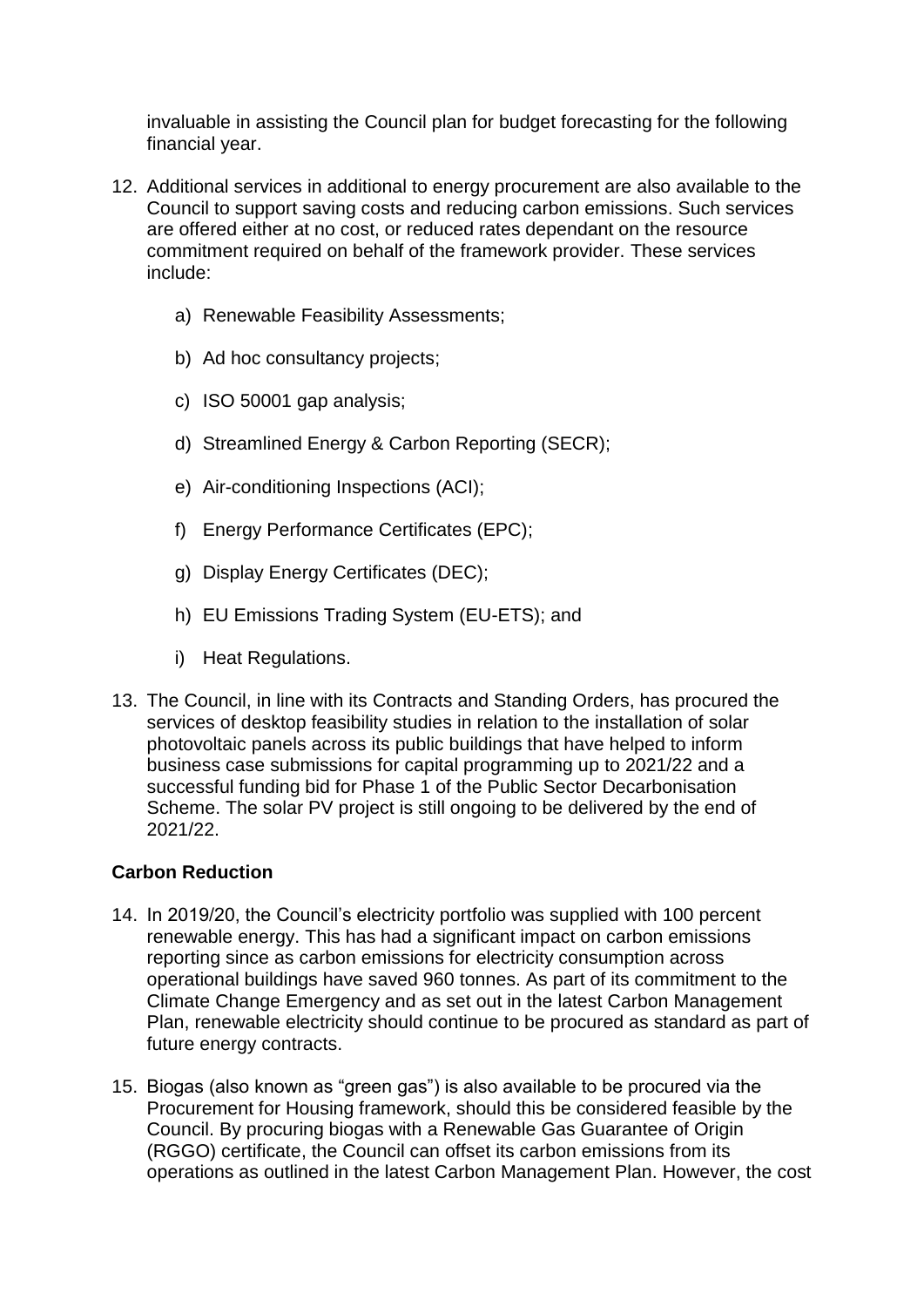to procure biogas is approximately 0.8-1.2p/kWh over and above the current gas tariff of 1.7p/kWh. No biogas is currently procured through current energy contracts.

# **Supply Contracts**

- 16. Energy contracts for both gas and electricity are currently in place until 31 March 2023. By renewing the energy procurement contract as detailed above, energy supply contracts from April 2023-March 2026 can begin to be procured for the future, subject to compliance with Section 20 of the Landlord and Tenant Act 1985.
- 17. By purchasing energy for the future (also known as "backwardation"), the Council will be able to secure cheaper wholesale energy beyond 2023, as opposed to buying within the current 12 month window.

# **ISSUES/PROPOSALS**

- 18. In light of the above evidence, it is recommended that the Council renews the services contract with the framework provider to March 2026 with an option to extend to March 2028. A review of best value is to be presented to Cabinet before the Council exercises its option to extend.
- 19. To align with this, it is recommended that the Council enters into a long term supply agreement for gas and electricity from 1 April 2023 – 31 March 2026.
- 20. In addition to this, it is recommended that the Council continues to procure 100 percent renewable electricity for its portfolio as part of the framework agreement with a minimum Guarantee of Origin (GoO) certification as approved by OFGEM. This will aid the Council in achieving its goals set in its current Carbon Reduction Plan 2021-26 and the aims set out in the Climate Change Emergency declaration of July 2019.

### **IMPLICATIONS**

### **Strategic Growth and Regeneration**

As set out in the report, there is also the potential look at how this model/framework can be used to support the Council's regeneration programme. **Author: Andrew Bramidge, Director of Strategic Growth and Regeneration**

#### **Finance**

As set out in the report. **Author: Simon Freeman, Director of Finance and Deputy to the Chief Executive**

### **Housing**

As outlined in the report. **Author: Andrew Murray, Director of Housing**